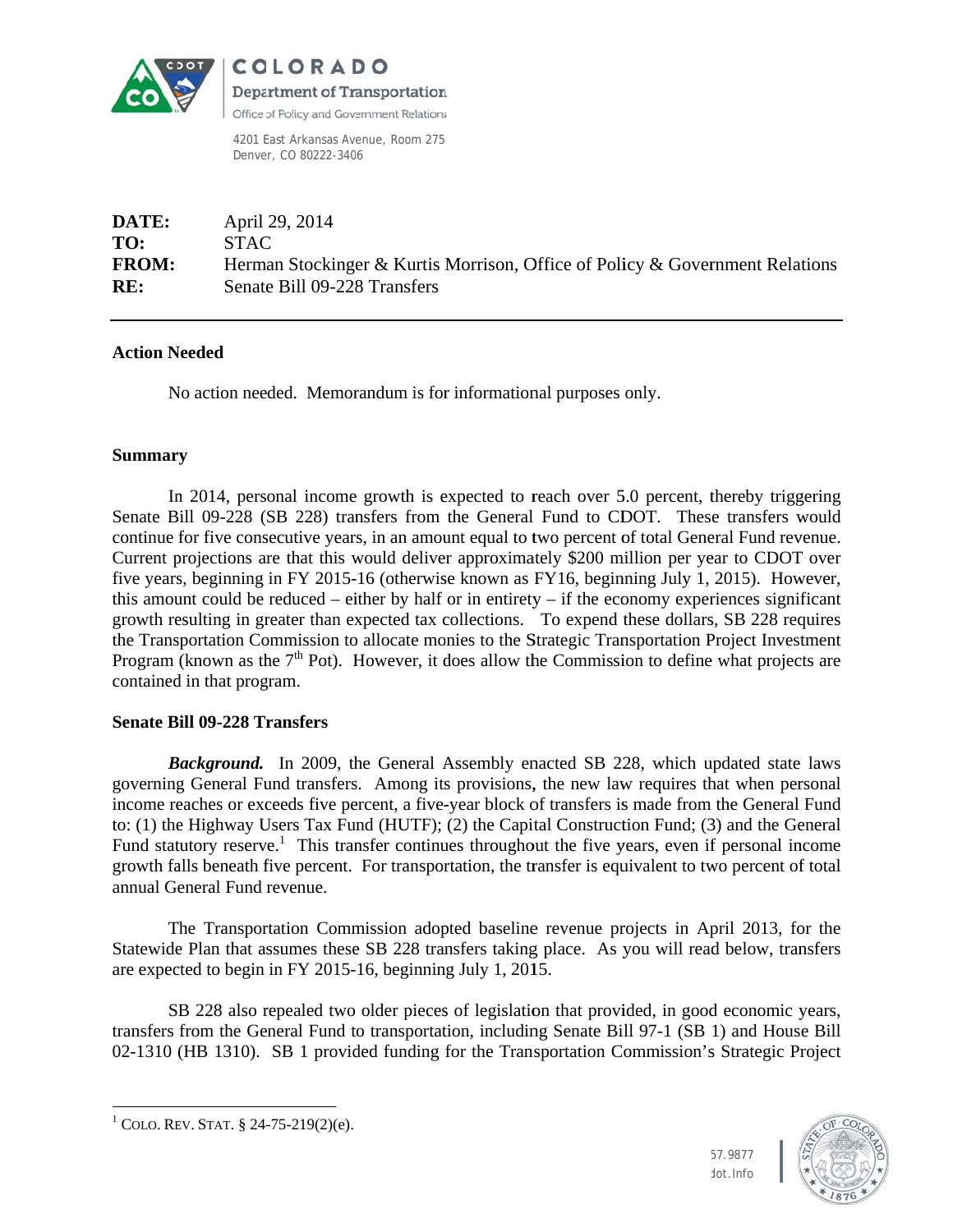Investment Program. HB 1310 monies were more flexible, but that law also included a provision that 10 percent of SB 1 funds must be used to deliver strategic transit projects to the state.

*Who Receives SB 228 Funds and How Must They Be Spent?* State law directs that all SB 228 monies (dedicated for transportation) transferred to the HUTF be paid to CDOT via the State Highway Fund.<sup>2</sup> Those funds must be expended for the implementation of the Strategic Transportation Project Investment Program, with the following parameters:<sup>3</sup>

- no more than 90 percent of transfer revenue may be spent for highway purposes, including high-occupancy vehicle lanes, park-and-ride facilities, and transportation management systems; and
- no less than 10 percent may be used for transit purposes or transit capital improvements.

These requirements mirror those prescribed by the repealed SB 1 and HB 1310 laws.

*How is the Transfer Triggered?* Under SB 228, transfers to the HUTF begin once Colorado personal income meets or exceeds five percent.<sup>4</sup> Once triggered, an amount equal to two percent of total General Fund revenue will transfer to CDOT.<sup>5</sup>

*When Will the Trigger be Met and How Much will CDOT Receive?* According to the most recent Legislative Council Staff (LCS) Economic Forecast released in March 2014, personal income growth is expected to increase by 5.6 percent in 2014. This would trigger the five-year block of transfers, beginning in FY 2015-16. LCS economists predict that, due to expected growth in General Fund revenue, the transfers will provide an estimated \$204.8 million to the HUTF.<sup>6</sup> Appendix 1 summarizes, based on current revenue patterns and projections, anticipated SB 228 transfers to CDOT once the personal income trigger is met.

### **Possible SB 228 Transfer Reductions Due to a TABOR Surplus**

*What is a "TABOR Surplus?"* Section 20, Article X of the Colorado Constitution ("Taxpayer's Bill of Rights" or "TABOR") limits the total revenue that the state may spend during a single fiscal year. Revenue collected beyond this limit – also referred to as a "TABOR surplus" – is required to be returned to the taxpayers. The TABOR limit is calculated as a formula of: prior fiscal year spending multiplied by inflation, plus population growth, plus  $1<sup>7</sup>$  Simply stated, state revenue cannot grow at a rate that exceeds that of inflation plus population growth.

*How Will a TABOR Surplus Affect SB 228?* If an SB 228 transfer occurs during a TABOR surplus year, the SB 228 transfers to CDOT may be reduced or eliminated. This reduction in SB 228 dollars are based on how large the surplus is. According to the bill: $8$ 

> • if the TABOR refund is between 1 and 3 percent of total General Fund revenues, CDOT's SB 228 transfer is reduced by 50 percent for that year; or

 $\overline{a}$ 

<sup>&</sup>lt;sup>2</sup> COLO. REV. STAT. § 43-4-206(6.5).

 $3$  COLO. REV. STAT. § 43-4-206(2)(a)(I).

<sup>&</sup>lt;sup>4</sup> COLO. REV. STAT.  $\S$ § 24-75-219(2)(c), (d).

 $5$  COLO. REV. STAT. § 24-75-219(2)(c)(I).

LEGIS. COUNCIL STAFF, STATE OF COLO., *Economic and Revenue Forecast*, 56 (Mar. 2014). 7

<sup>&</sup>lt;sup>7</sup> COLO. CONST. art. X, § 20(7)(a).

COLO. REV. STAT. § 24-75-219(4).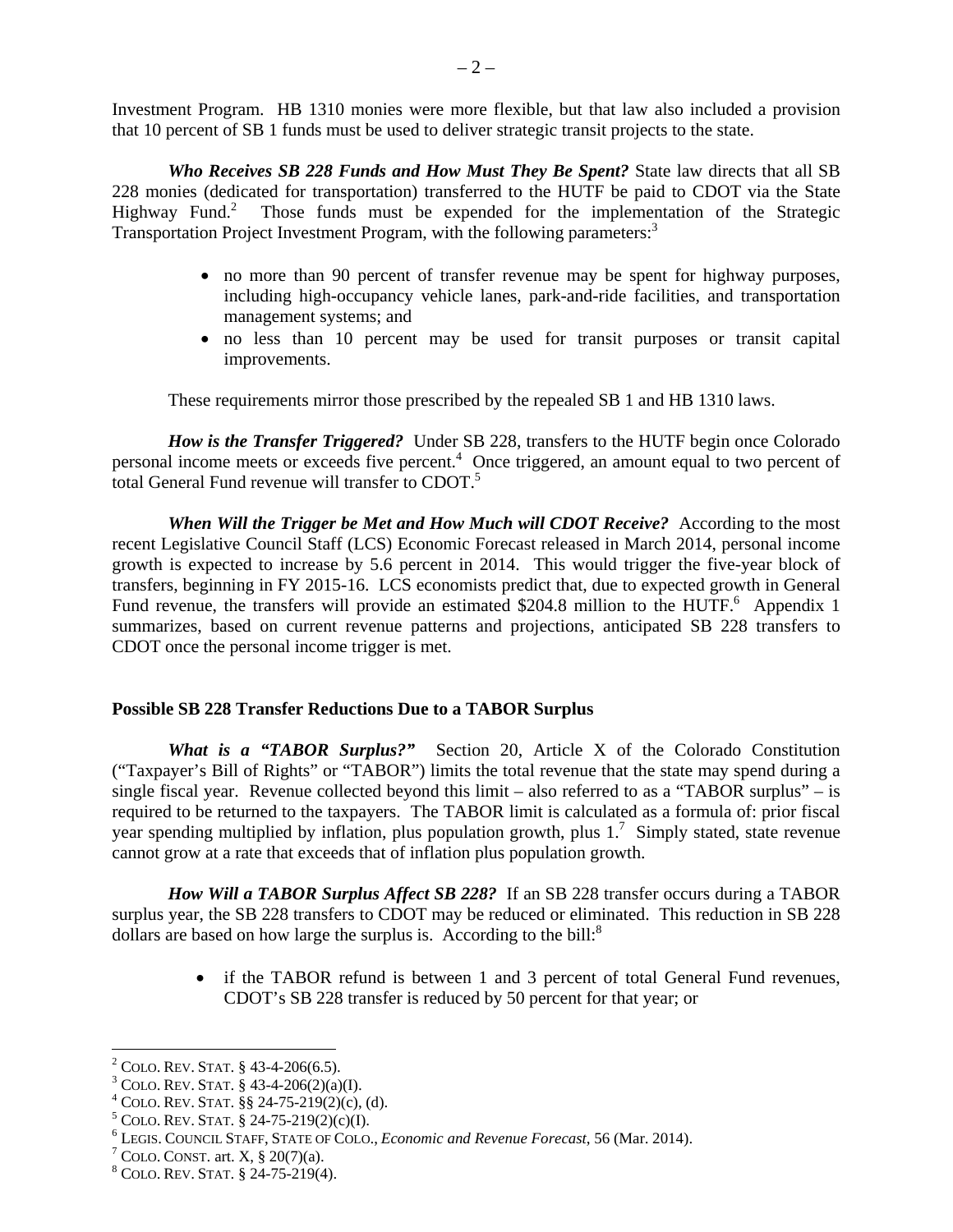• if the TABOR refund exceeds 3 percent of the total General Fund revenue, the SB 228 transfer is eliminated for that year.

If a TABOR surplus occurs, only those SB 228 transfers that occur in that year shall be reduced.<sup>9</sup>

*Is There Expected to be a TABOR Surplus Once SB 228 Monies Start to Flow to CDOT?*  Currently, the LCS Economic Forecast predicts that revenue will not be sufficient to produce a TABOR refund through, at earliest, FY 2015-16. However, if the economy and revenue collections improve faster than currently expected, a TABOR surplus could occur as early as the current fiscal year.<sup>10</sup> The possibility of a TABOR surplus occurring should be weighed by the Commission when evaluating options to spend SB 228 funds.

Table 1 summarizes potential SB 228 scenarios that may occur due to a TABOR surplus, should the economy produce better than expected revenue. As shown in the table, the latest LCS Economic Forecast predicts that revenue will fall short of the TABOR limit by \$43 million in FY 2015-16. This means that, if left unchanged by the General Assembly, CDOT will receive the full SB 228 transfer currently in law. However, it is very possible that a TABOR surplus of one to three percent for FY 2015-16 will be included in the next Economic Forecast. If realized, this means that CDOT's SB 228 transfer will be closer to \$100 million in FY 2015-16, rather than \$200 million. Additional scenarios are provided in Table 1, should revenue collections exceed the latest forecasts, thereby resulting in reduced or eliminated SB 228 transfers to CDOT.

**Table 1 Potential Senate Bill 09-228 Transfer Reductions Based on TABOR Refunds** 

| <b>Fiscal</b><br>Year  | Projection/<br><b>Hypothetical</b> | <b>TABOR Revenue**</b>                      | <b>SB 228 Transfer to</b><br><b>CDOT</b> |
|------------------------|------------------------------------|---------------------------------------------|------------------------------------------|
|                        |                                    |                                             |                                          |
| $\mathbf{F}\mathbf{Y}$ | Current                            | \$43.0 million below TABOR Limit            | \$204.8 million                          |
| $2015 - 16$            | Forecast                           | (No TABOR Surplus)                          |                                          |
|                        | Hypotheticals                      | Up to \$129.2 million above TABOR limit     | \$204.8 million                          |
|                        | for Stronger                       | $(0 - 1.0\%$ of TABOR Surplus)              |                                          |
|                        | Than                               | $$129.2 - $387.6$ million above TABOR Limit | \$102.4 million                          |
|                        | Anticipated                        | $(1.0 - 3.0\%$ of TABOR Surplus)            | (50% reduction)                          |
|                        | Revenue                            | More than \$387.6 million above TABOR Limit | \$0                                      |
|                        | Collections                        | (Greater than 3.0% TABOR Surplus)           | (transfer                                |
|                        |                                    |                                             | eliminated)                              |

\* None of the revenue collections projected by Legislative Council Staff until FY 2015-16 are significant enough as to trigger a TABOR refund. LEGIS. COUNCIL STAFF, STATE OF COLO., *Memorandum: Overview of Senate Bill 09-228, Concerning an Increase in the Flexibility of the General Assembly to Determine the Appropriate Use of State Revenues.* 4 (Nov. 13 2013).

\*\*Currently, the TABOR spending limit is expected to be \$12.97 billion in FY 2015-16, and projected revenue is approximately \$12.92 billion.

#### **Transportation Commission Decisions**

*What Decisions Will the Commission Have if SB 228 Funds Flow?* In 1996, the Transportation Commission approved a set of 28 High Priority Statewide Projects, which constituted the Strategic Project Investment Program  $(7<sup>th</sup>$  Pot) because the Commission traditionally allocated its resources to each of CDOT's six engineering regions, or six "pots". The new program became the  $7<sup>th</sup>$ 

 $\overline{a}$ 

<sup>&</sup>lt;sup>9</sup> COLO. REV. STAT. § 24-75-219(4)(a).

<sup>&</sup>lt;sup>10</sup> LEGIS. COUNCIL STAFF, STATE OF COLO., *Economic and Revenue Forecast*, 13 (Mar. 2014).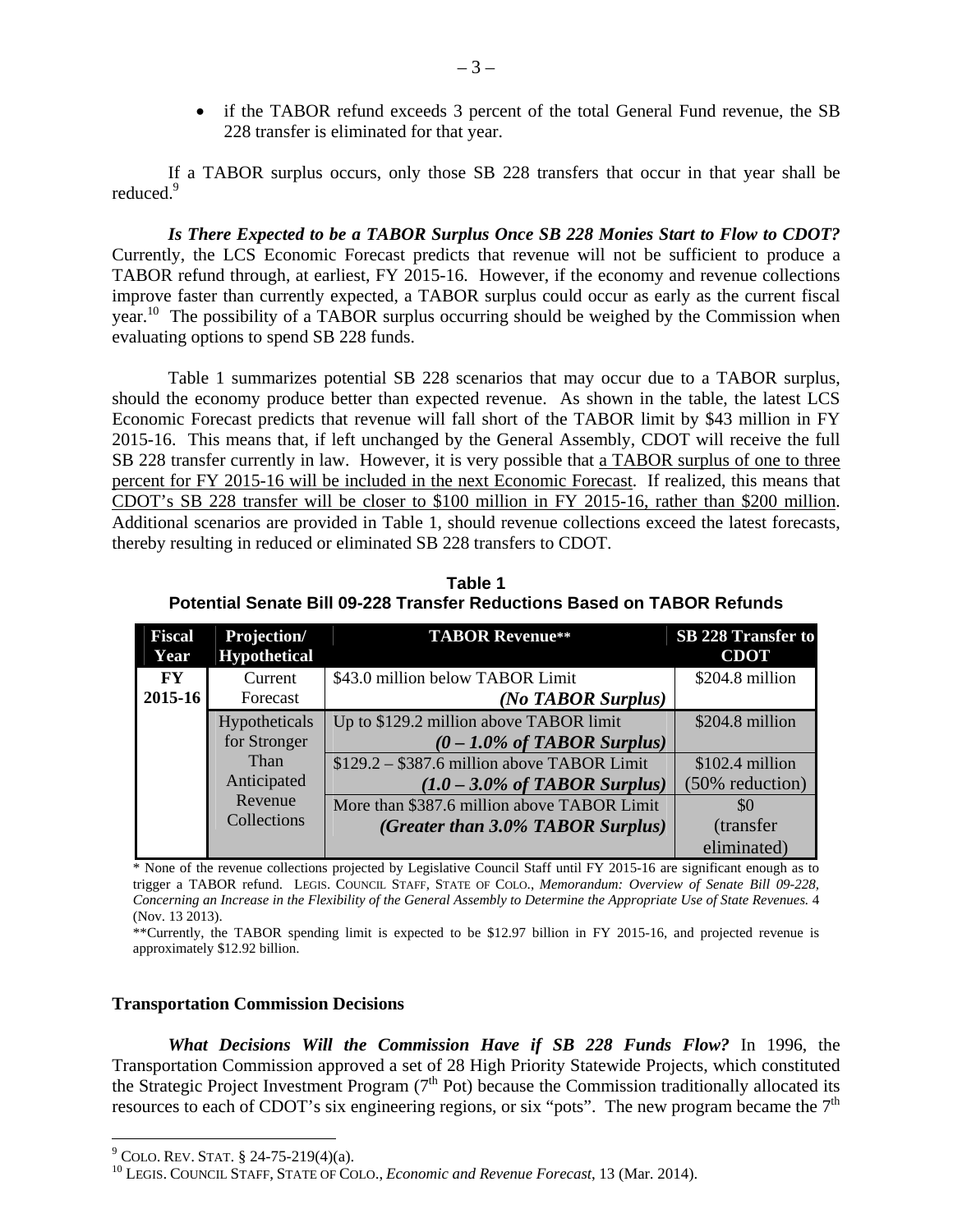Pot. Thanks to the General Fund transfers through SB 1 and the voter-approved TRANs bond program in November, 1999, CDOT has been able to complete twenty-one of the twenty-eight strategic projects.

Because SB 228 requires the Transportation Commission to allocate monies to the Strategic Transportation Project Investment Program, but allows the Transportation Commission to define what projects are contained in that program, the starting point for conversation is the current list of uncompleted strategic corridors. However, if the Transportation Commission chooses, the list could be adjusted to address additional, or different, projects and priorities.

Please contact Herman Stockinger or Kurt Morrison, Office of Policy and Government Relations, at herman.stockinger@state.co.us or kurtis.morrison@state.co.us with questions regarding SB 228. For additional information regarding past Transportation Commission decisions and history regarding the 7<sup>th</sup> Pot, please contact Debra Perkins-Smith or Sandi Kohrs, Division of Transportation Development, at sandi.kohrs@state.co.us.